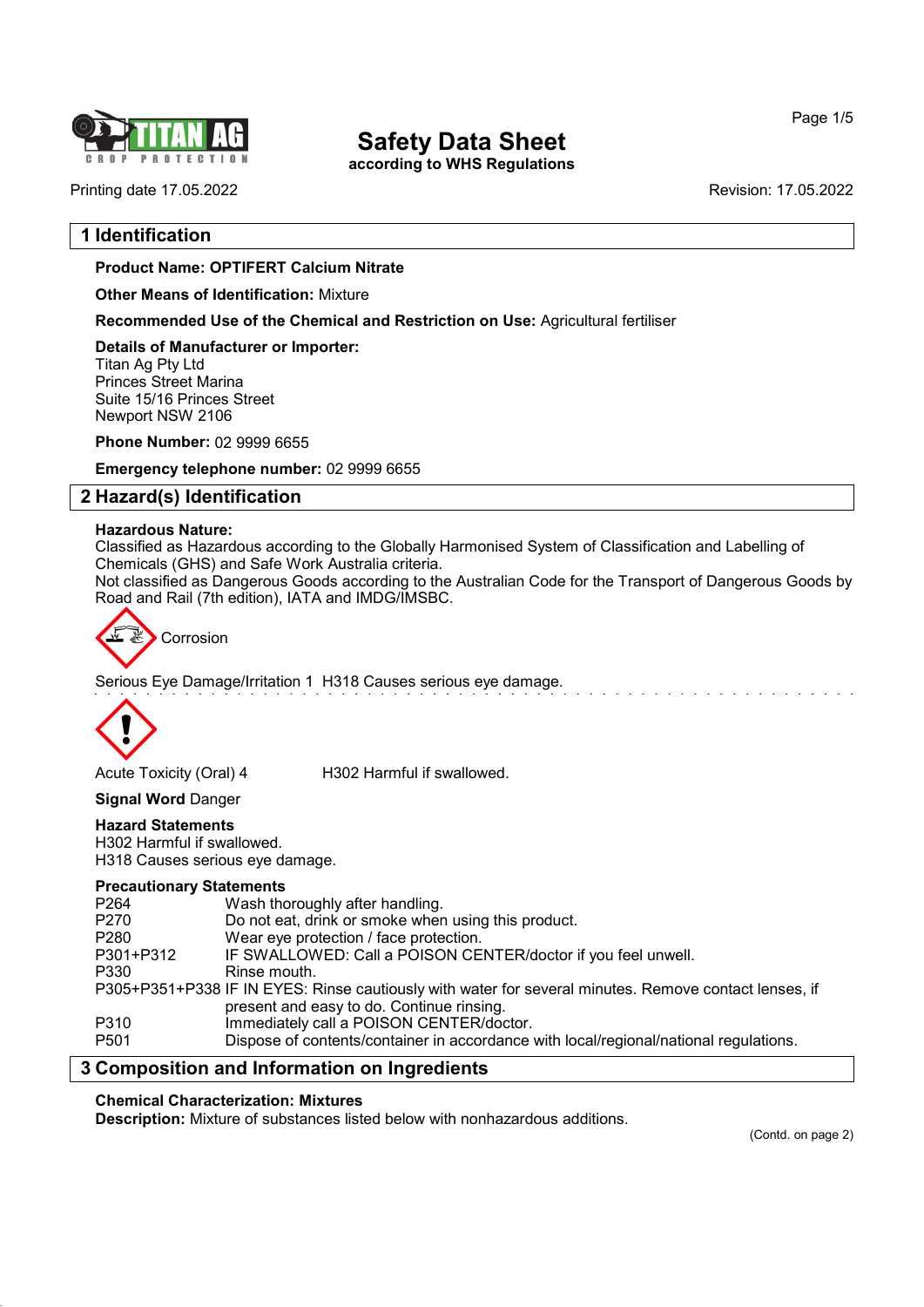## Page 2/5

## Safety Data Sheet

according to WHS Regulations

Printing date 17.05.2022 Revision: 17.05.2022

(Contd. of page 1)

>80%

## Product Name: OPTIFERT Calcium Nitrate

## Hazardous Components:

CAS: 15245-12-2 Calcium ammonium nitrate

Serious Eye Damage/Irritation 1, H318;  $\Diamond$  Acute Toxicity (Oral) 4, H302

## 4 First Aid Measures

Inhalation: If inhaled, remove to fresh air. Seek medical attention if breathing problems develop.

## Skin Contact:

In case of skin contact, immediately remove contaminated clothing and wash affected areas with water and soap. Seek medical attention if symptoms occur.

## Eye Contact:

In case of eye contact, rinse with water for several minutes. Remove contact lenses, if present and easy to do. Continue rinsing for at least 15 minutes. Seek medical attention if symptoms persist.

## Ingestion:

Call for a doctor immediately.

If swallowed, do not induce vomiting. Immediately rinse mouth with water. Never give anything by mouth to an unconscious person. Seek immediate medical attention.

## Symptoms Caused by Exposure:

Inhalation: May cause respiratory irritation.

Skin Contact: May cause skin irritation. Eye Contact: Causes serious eye damage.

Ingestion: Harmful if swallowed. May cause gastrointestinal irritation, nausea, diarrhoea and vomiting.

## 5 Fire Fighting Measures

Suitable Extinguishing Media: Use fire extinguishing methods suitable to surrounding conditions.

## Specific Hazards Arising from the Chemical:

Hazardous combustion products include calcium compounds, oxides of nitrogen, ammonia and other various nitrogen compounds.

Product is not flammable.

Containers close to fire should be removed only if safe to do so. Use water spray to cool fire exposed containers.

Minimise run-off from fire fighting entering drains or water courses.

## Special Protective Equipment and Precautions for Fire Fighters:

When fighting a major fire wear self-contained breathing apparatus and protective equipment.

## 6 Accidental Release Measures

## Personal Precautions, Protective Equipment and Emergency Procedures:

Wear approved dust/particulate filter respirator and full protective clothing. Evacuate all non-essential personnel from affected area. Do not breathe dust. Ensure adequate ventilation. Avoid generating dust.

## Environmental Precautions:

In the event of a major spill, prevent spillage from entering drains or water courses.

## Methods and Materials for Containment and Cleaning Up:

Stop leak if safe to do so and sweep granules into a pile and shovel into drums for subsequent disposal. Avoid generating dust. Provide adequate ventilation. Decontaminate spill area with detergent and water.

## 7 Handling and Storage

54.0

## Precautions for Safe Handling:

Use of safe work practices are recommended to avoid eye or skin contact and inhalation of dust. Food, beverages and tobacco products should not be stored or consumed where this material is in use. Always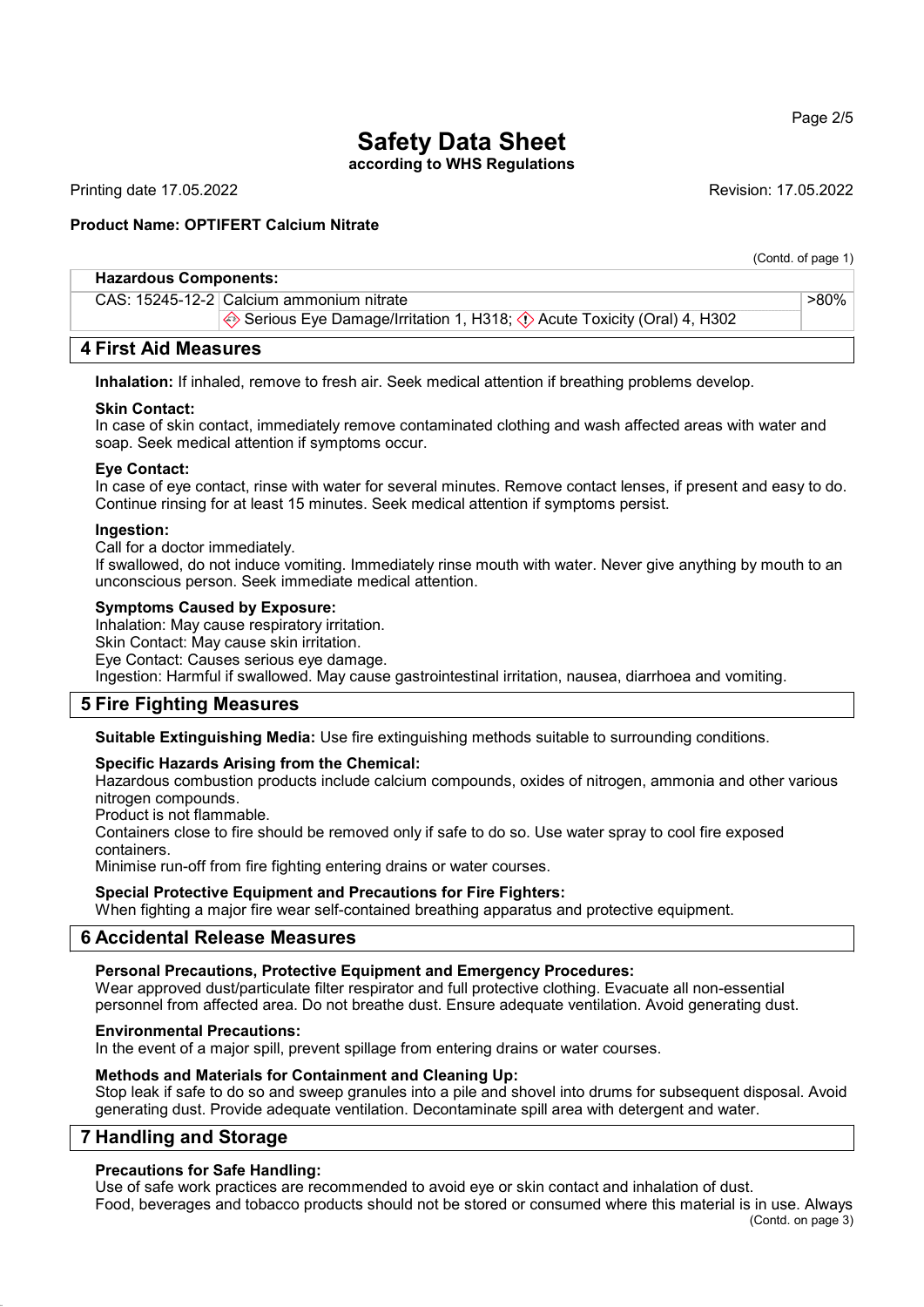## Page 3/5

# Safety Data Sheet

according to WHS Regulations

Printing date 17.05.2022 Revision: 17.05.2022

## Product Name: OPTIFERT Calcium Nitrate

(Contd. of page 2)

wash hands before smoking, eating, drinking or using the toilet. Wash contaminated clothing and other protective equipment before storage or re-use. Provide eyewash fountains and safety showers in close proximity to points of potential exposure.

## Conditions for Safe Storage:

Store in a cool, dry and well ventilated area. Keep container tightly closed when not in use. Protect from moisture. Keep away from water, acids, bases, reducing agents and combustible materials.

## 8 Exposure Controls and Personal Protection

#### Exposure Standards:

#### Nuisance dust

WES  $TWA: 10$  mg/m<sup>3</sup>

Engineering Controls: Ensure adequate ventilation of the working area.

#### Respiratory Protection:

Where an inhalation risk exists, wear a Class P1 (particulate) respirator. At high dust levels, wear a powered air purifying respirator (PAPR) with Class P3 (Particulate) filter or an air-line respirator or a full-face Class P3 (particulate) respirator. See Australian/New Zealand Standards AS/NZS 1715 and 1716 for more information.

## Skin Protection:

54.0

Elbow-length PVC gloves. See Australian/New Zealand Standard AS/NZS 2161 for more information. When selecting gloves for use against certain chemicals, the degradation resistance, permeation rate and permeation breakthrough time should be considered.

Occupational protective clothing, including cotton overalls buttoned to the neck and wrist, safety boots and a washable hat (depending on conditions in which it has to be used, in particular as regards the period for which it is worn, which shall be determined on the basis of the seriousness of the risk, the frequency of exposure to the risk, the characteristics of the workstation of each worker and the performance of the protective clothing). See Australian/New Zealand Standard AS/NZS 4501 for more information.

## Eye and Face Protection:

Safety glasses with top and side shields or goggles. See Australian/New Zealand Standards AS/NZS 1336 and 1337 for more information.

## 9 Physical and Chemical Properties

| Appearance:                                 |                                            |
|---------------------------------------------|--------------------------------------------|
| Form:                                       | Solid                                      |
| Colour:                                     | White to yellowish                         |
| Odour:                                      | Odourless                                  |
| <b>Odour Threshold:</b>                     | No information available                   |
| pH-Value:                                   | $5 - 7$                                    |
| <b>Melting point/freezing point:</b>        | 94 - 98 °C                                 |
| <b>Initial Boiling Point/Boiling Range:</b> | No information available                   |
| <b>Flash Point:</b>                         | Not applicable                             |
| <b>Flammability:</b>                        | Product is not flammable                   |
| <b>Auto-ignition Temperature:</b>           | Product is not self-igniting               |
| <b>Decomposition Temperature:</b>           | 310 °C (at 100 kPa)                        |
| <b>Explosion Limits:</b>                    |                                            |
| Lower:                                      | No information available                   |
| Upper:                                      | No information available                   |
| <b>Vapour Pressure:</b>                     | Negligible at normal ambient temperatures. |
| <b>Relative Density:</b>                    | No information available                   |
| <b>Vapour Density:</b>                      | No information available                   |
| <b>Evaporation Rate:</b>                    | No information available                   |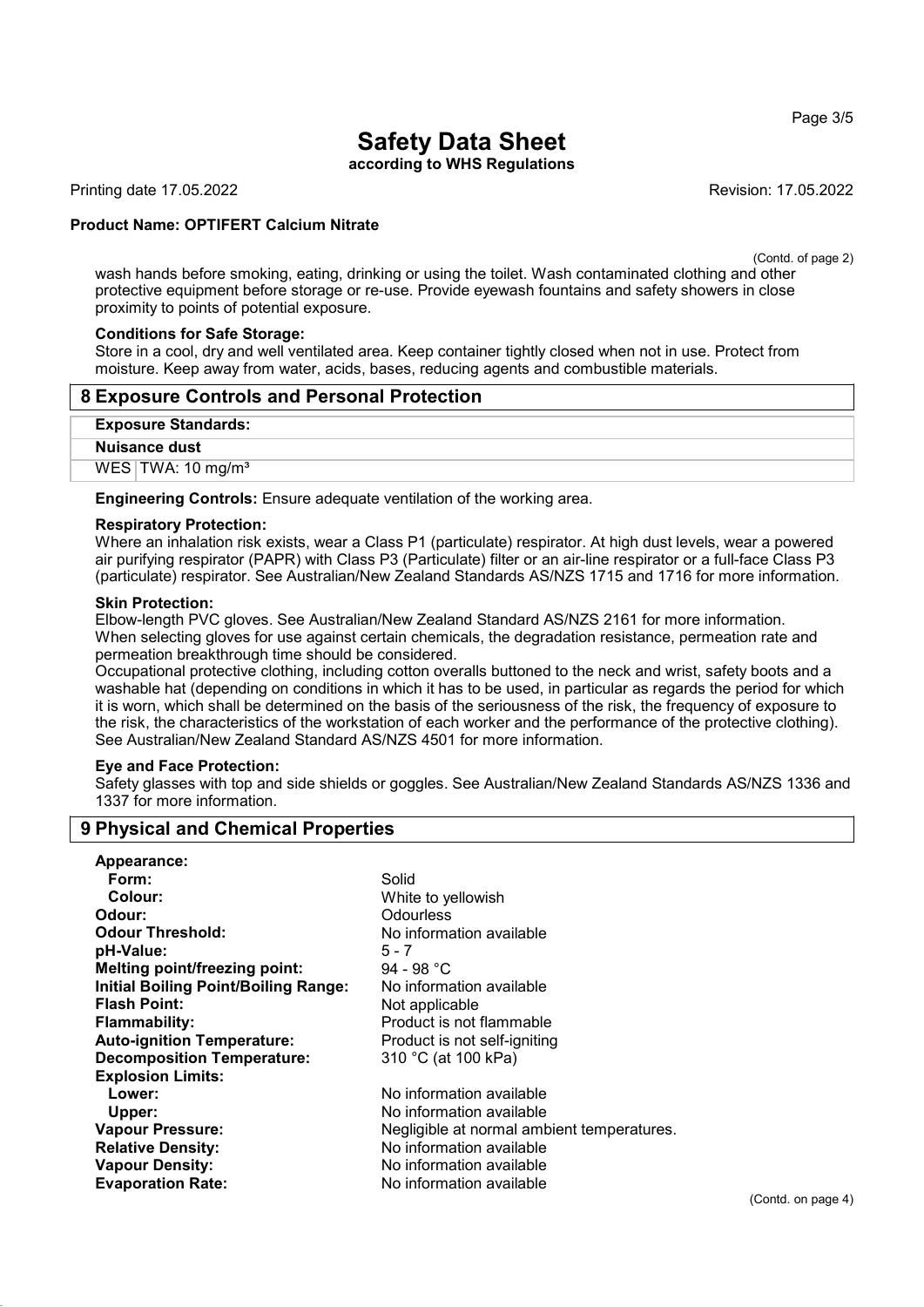## Safety Data Sheet

according to WHS Regulations

Printing date 17.05.2022 Revision: 17.05.2022

## Product Name: OPTIFERT Calcium Nitrate

(Contd. of page 3)

Solubility in Water: Soluble Partition Coefficient (n-octanol/water): No information available

## 10 Stability and Reactivity

Possibility of Hazardous Reactions: No dangerous reactions known under conditions of normal use.

Chemical Stability: Stable at ambient temperature and under normal conditions of storage and use.

Conditions to Avoid: Moisture.

Incompatible Materials: Water, acids, bases, reducing agents and combustible materials.

Hazardous Decomposition Products:

Calcium compounds, oxides of nitrogen, ammonia and other various nitrogen compounds.

## 11 Toxicological Information

Toxicity:

#### Acute Health Effects

Inhalation: May cause respiratory irritation.

Skin: May cause skin irritation.

Eye: Causes serious eye damage.

Ingestion: Harmful if swallowed. May cause gastrointestinal irritation, nausea, diarrhoea and vomiting.

Skin Corrosion / Irritation: Based on classification principles, the classification criteria are not met.

Serious Eye Damage / Irritation: Causes serious eye damage.

Respiratory or Skin Sensitisation: Based on classification principles, the classification criteria are not met.

Germ Cell Mutagenicity: Based on classification principles, the classification criteria are not met.

Carcinogenicity: This product does NOT contain any IARC listed chemicals.

Reproductive Toxicity: Based on classification principles, the classification criteria are not met.

## Specific Target Organ Toxicity (STOT) - Single Exposure:

Based on classification principles, the classification criteria are not met.

#### Specific Target Organ Toxicity (STOT) - Repeated Exposure:

Based on classification principles, the classification criteria are not met.

Aspiration Hazard: Based on classification principles, the classification criteria are not met.

Chronic Health Effects: No information available

Existing Conditions Aggravated by Exposure: No information available

## 12 Ecological Information

#### Ecotoxicity:

54.0

## Aquatic toxicity:

The product is not classified as environmentally hazardous. However, this does not exclude the possibility that large or frequent spills can have a harmful or damaging effect on the environment.

Persistence and Degradability: No data available on finished product.

Bioaccumulative Potential: No data available on finished product.

Mobility in Soil: No data available on finished product.

## Page 4/5